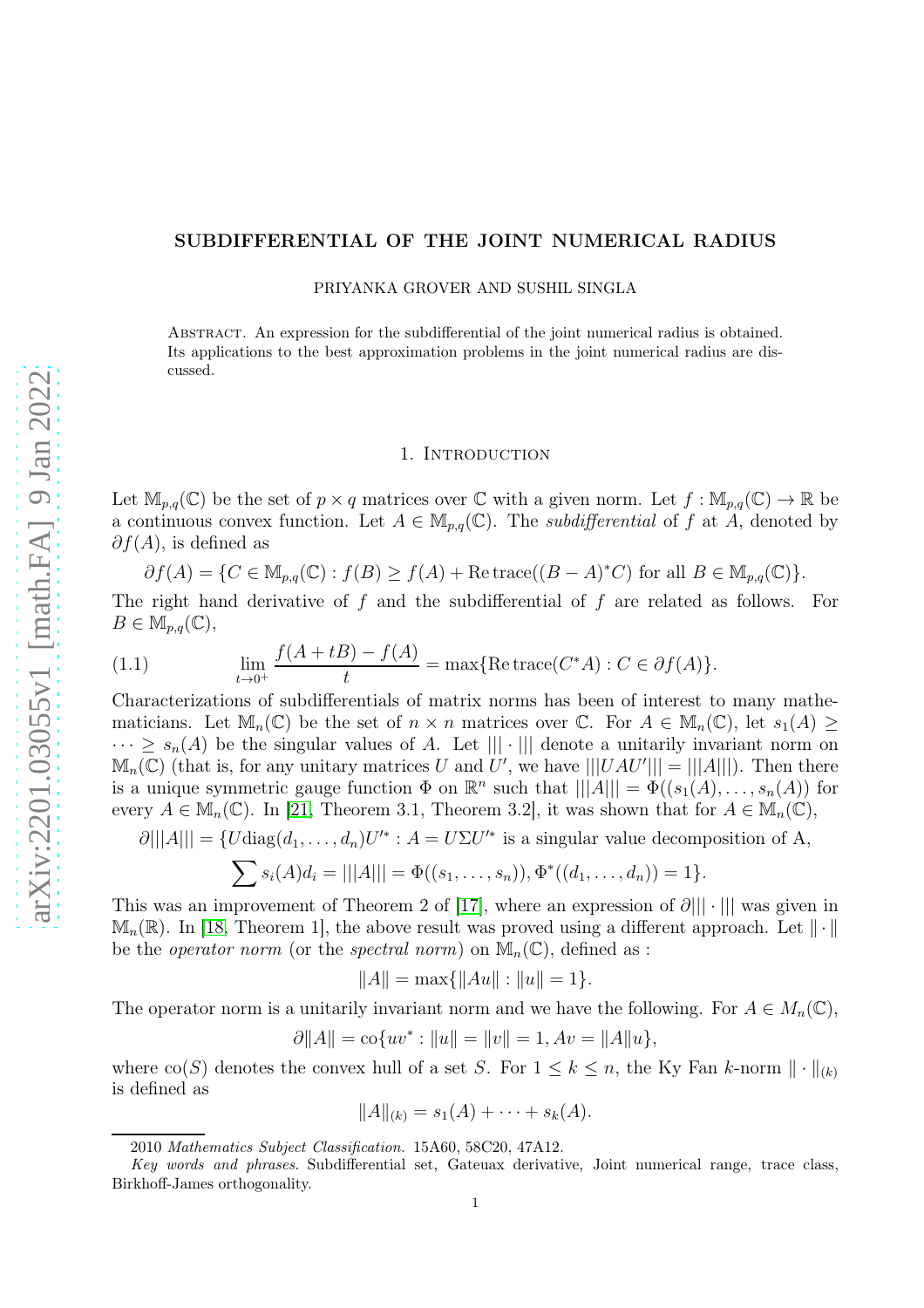#### 2 GROVER AND SINGLA

The subdifferential set of the Ky Fan k-norms on  $\mathbb{M}_{n}(\mathbb{C})$  was obtained in Theorem 2.7 of [\[5\]](#page-6-0). Another useful norm on  $\mathbb{M}_{n}(\mathbb{C})$  is the *numerical radius*, defined as

$$
w(A) = \max_{\|x\|=1} |\langle x, Ax \rangle|.
$$

More generally, we consider the *joint numerical radius* of a tuple of matrices defined as follows. Let  $A_1,\ldots,A_d \in \mathbb{M}_n(\mathbb{C})$ . Let  $\mathbf{A} = (A_1,\ldots,A_d) : \mathbb{C}^n \to (\mathbb{C}^n)^d$  be defined as  $Ax = (A_1x, \ldots, A_dx)$  for all  $x \in \mathbb{C}^n$ . The joint numerical radius of **A** is defined as

$$
\omega(\boldsymbol{A}) = \max_{x \in \mathbb{C}^n, ||x|| = 1} \left( \sum_{k=1}^d \left| \langle x | A_k x \rangle \right|^2 \right)^{1/2}
$$

.

For  $x \in \mathbb{C}^n$ , let  $x \bar{\otimes} x$  be the rank one operator on  $\mathbb{C}^n$  defined as  $x \bar{\otimes} x(y) = \langle y|x \rangle x$  for all  $y \in \mathbb{C}^n$ . We will use the same symbol  $x \bar{\otimes} x$  for the rank one operator as well as its matrix representation. Let  $\mathbf{0} = (0, \ldots, 0) \in \mathbb{M}_n(\mathbb{C})^d$ . The main result of this paper is as follows.

<span id="page-1-0"></span>**Theorem 1.1.** Let  $A \in M_n(\mathbb{C})^d \setminus \{0\}$ . Then

(a) the subdifferential of  $\omega(\cdot)$  at **A** is given by

<span id="page-1-2"></span>(1.2)  
\n
$$
\partial \omega(\mathbf{A}) = \text{co}\left\{\frac{1}{\omega(\mathbf{A})} \left(\overline{\langle x|A_1x\rangle} x \overline{\otimes} x, \dots, \overline{\langle x|A_dx\rangle} x \overline{\otimes} x\right) : ||x|| = 1, \omega(\mathbf{A}) = \left(\sum_{k=1}^d |\langle x|A_kx\rangle|^2\right)^{1/2}\right\},
$$

and

(b) for  $\mathbf{B} \in \mathbb{M}_n(\mathbb{C})^d$ ,

$$
\lim_{t\to 0^+}\frac{\omega(\mathbf{A}+t\mathbf{B})-\omega(\mathbf{A})}{t}=\frac{1}{\omega(\mathbf{A})}\max_{\|x\|=1,\ \omega(\mathbf{A})=\left(\sum\limits_{k=1}^d|\langle x|A_kx\rangle|^2\right)^{1/2}}\text{Re}\sum_{k=1}^d\langle x|A_kx\rangle\overline{\langle x|B_kx\rangle}.
$$

For  $\boldsymbol{\lambda} = (\lambda_1, \dots, \lambda_d) \in \mathbb{C}^d$  and  $\boldsymbol{B} = (B_1, \dots, B_d) \in M_n(\mathbb{C})^d$ , let  $\boldsymbol{\lambda} \boldsymbol{B} = (\lambda_1 B_1, \dots, \lambda_d B_d)$ . As a consequence of Theorem [1.1,](#page-1-0) we obtain the following result.

<span id="page-1-3"></span><span id="page-1-1"></span>**Corollary 1.1.** Let 
$$
\mathbf{A} = (A_1, ..., A_d), \mathbf{B} = (B_1, ..., B_d) \in \mathbb{M}_n(\mathbb{C})^d
$$
. Then  
(1.3) 
$$
\omega(\mathbf{A} + \lambda \mathbf{B}) \ge \omega(\mathbf{A}) \text{ for all } \lambda \in \mathbb{C}^d
$$

if and only if there exist h unit vectors  $x_1, \ldots, x_h \in \mathbb{C}^n$  with  $\omega(\mathbf{A}) = \left(\sum_{i=1}^d a_i, a_i\right)$  $k=1$  $\left| \langle x_i | A_k x_i \rangle \right|$  $\big\}^{1/2}$ for all  $1 \leq i \leq h$  and there exist h positive numbers  $t_1, \ldots, t_h > 0$  with  $t_1 + \cdots + t_h = 1$  such that  $\sum$ h  $i=1$  $t_i \langle x_i | A_k x_i \rangle \langle x_i | B_k x_i \rangle = 0$  for all  $1 \leq k \leq d$ .

When  $d = 1$ , the sufficiency of the above condition was given in [\[11,](#page-7-3) Theorem 2.11]. In Section [2,](#page-2-0) we give proofs of Theorem [1.1](#page-1-0) and Corollary [1.1.](#page-1-1) We also obtain analogous results for the *joint operator norm*. Finally, we end with some remarks in Section [3.](#page-6-1)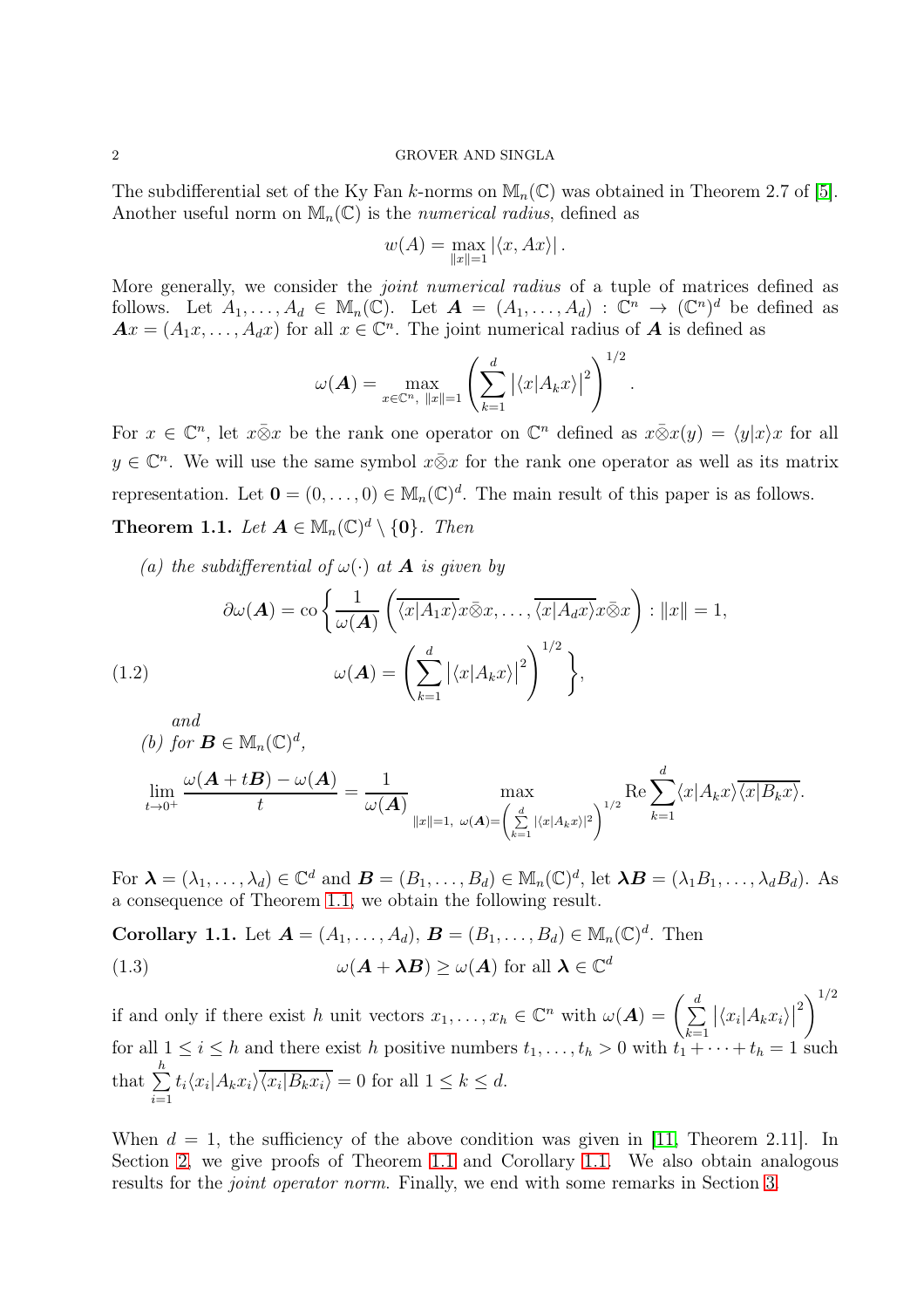# 2. Proofs

<span id="page-2-0"></span>To prove Theorem [1.1,](#page-1-0) we will need the following propositions from the subdifferential calculus.

<span id="page-2-3"></span>**Proposition 2.1.** Let  $T_1 : \mathbb{M}_{p,q}(\mathbb{C}) \to \mathbb{M}_{r,s}(\mathbb{C})$  be a linear map. Let  $B \in \mathbb{M}_{r,s}(\mathbb{C})$ . Let  $T_2: \mathbb{M}_{p,q}(\mathbb{C}) \to \mathbb{M}_{r,s}(\mathbb{C})$  be the affine map defined as  $T_2(A) = T_1(A) + B$ . Let  $g: \mathbb{M}_{r,s}(\mathbb{C}) \to \mathbb{R}$ be a continuous convex function. Then for  $A \in M_{p,q}(\mathbb{C}),$ 

$$
\partial(g \circ T_2)(A) = T_1^* \partial g(T_2(A)).
$$

<span id="page-2-2"></span>**Proposition 2.2.** Let J be a compact set in some metric space. Let  $\{f_i\}_{i\in J}$  be a collection of continuous convex functions from  $\mathbb{M}_{p,q}(\mathbb{C})$  to R such that for  $A \in \mathbb{M}_{p,q}(\mathbb{C})$ , the maps  $j \to f_j(A)$  are upper semi-continuous. Let  $f : \mathbb{M}_{p,q}(\mathbb{C}) \to \mathbb{R}$  be defined as  $f(A) = \sup\{f_j(A) :$  $j \in J$ . Let  $J(A) = \{j \in J : f_j(A) = f(A)\}$ . Then

$$
\partial f(A) = \text{co}(\cup \{\partial f_j(A) : j \in J(A)\}).
$$

The proofs of these can be found in Theorem 4.2.1 and Theorem 4.4.2 of [\[9\]](#page-7-4). In this book the author deals with real valued convex functions on Euclidean space  $\mathbb{R}^n$ . The same proofs can be extended to real valued continuous convex functions on a normed space also (see [\[22\]](#page-7-5) for more detail). Now we prove Theorem [1.1.](#page-1-0)

Proof of Theorem [1.1.](#page-1-0)

(a) In [\[1\]](#page-6-2), it was shown that  $\omega(A)$  can also be expressed as

(2.1) 
$$
\omega(\boldsymbol{A}) = \max_{x \in \mathbb{C}^n, \ \|x\|=1} \max_{(\lambda_1, \dots, \lambda_d) \in \mathbb{C}^d, \|( \lambda_1, \dots, \lambda_d) \|=1} \left| \sum_{k=1}^d \lambda_k \langle x | A_k x \rangle \right|.
$$

<span id="page-2-1"></span>Let  $\boldsymbol{\lambda} = (\lambda_1, \ldots, \lambda_d) \in \mathbb{C}^d$  and let  $x \in \mathbb{C}^n$ . Let  $\boldsymbol{C} = (C_1, \ldots, C_d) \in \mathbb{M}_n(\mathbb{C})^d$ . Let  $T_{x,\lambda}: \mathbb{M}_n(\mathbb{C})^d \to \mathbb{C}$  be the linear map defined as

$$
T_{x,\boldsymbol{\lambda}}(\boldsymbol{C})=\sum_{k=1}^d\lambda_k\langle x|C_kx\rangle.
$$

Let  $z \in \mathbb{C}$ . Let  $g : \mathbb{C} \to \mathbb{R}$  be the map defined as  $g(z) = |z|$ . Let  $f_{x,\lambda}$ :  $\mathbb{M}_n(\mathbb{C})^d \to \mathbb{R}$  be the map defined as  $f_{x,\lambda} = g \circ T_{x,\lambda}$ . Let J be the compact set  $\{(x,\lambda)\in\mathbb{C}^n\times\mathbb{C}^d:\ \|x\|=1,\|\lambda\|=1\}$ . Note that for  $C\in\mathbb{M}_n(\mathbb{C})^d$ , the map  $(x, \lambda) \rightarrow f_{x,\lambda}(C)$  is continuous. Now  $(2.1)$  can be rewritten as

$$
\omega(\mathbf{A}) = \max\{f_{x,\lambda}(\mathbf{A}) : (x,\lambda) \in J\}.
$$

Let  $J(\mathbf{A}) = \{(x, \lambda) \in J : f_{x,\lambda}(\mathbf{A}) = \omega(\mathbf{A})\}$ . By Proposition [2.2,](#page-2-2)

$$
\partial \omega(\mathbf{A}) = \text{co}(\cup \{\partial f_{x,\boldsymbol{\lambda}}(\mathbf{A}) : (x,\boldsymbol{\lambda}) \in J(\mathbf{A})\}).
$$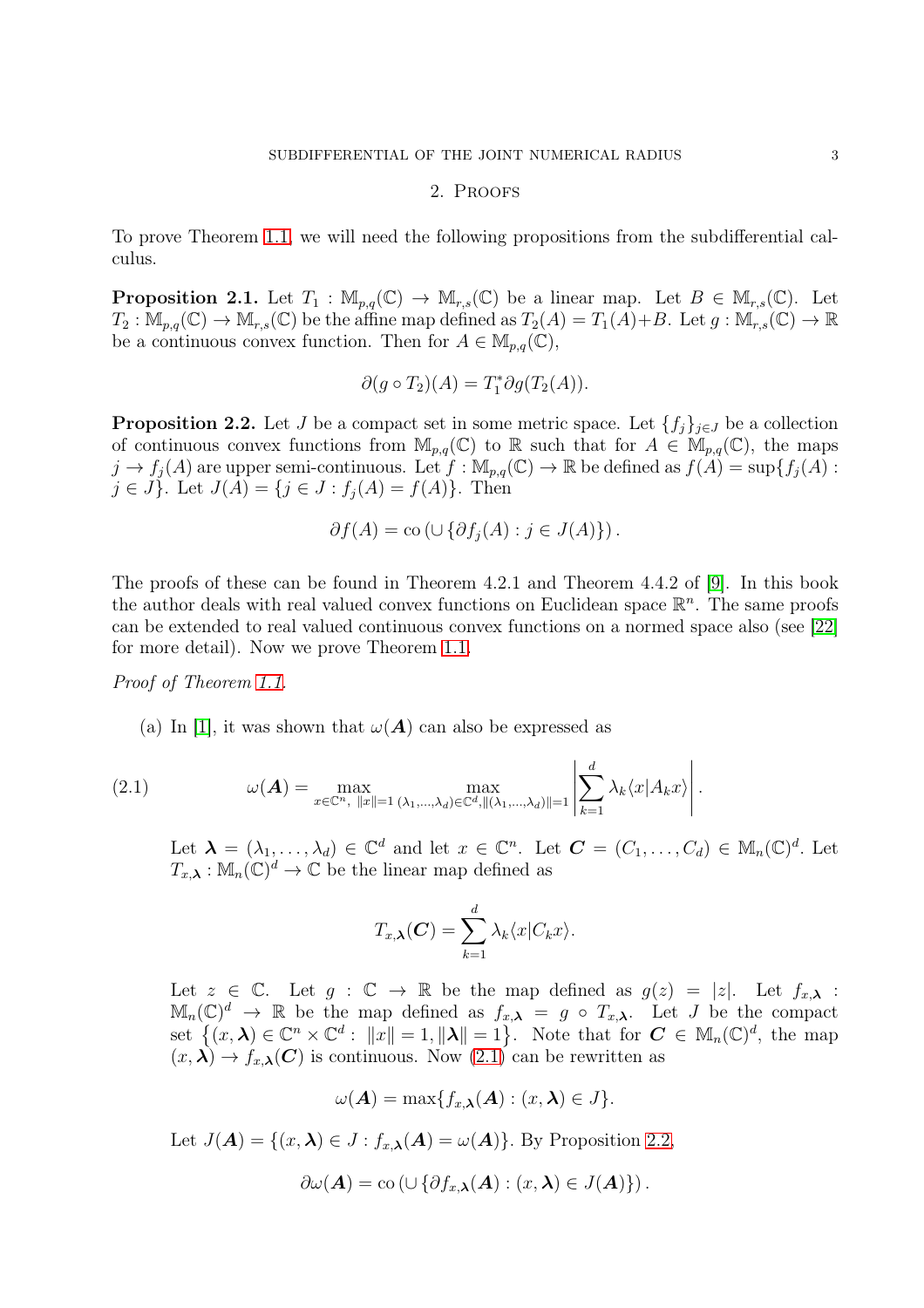Let 
$$
(x, \lambda) \in J(\mathbf{A})
$$
. Then  $\sum_{k=1}^{d} \lambda_k \langle x | A_k x \rangle \neq 0$ . By Proposition 2.1, we get  
\n
$$
\partial f_{x,\lambda}(\mathbf{A}) = T_{x,\lambda}^* \partial g(T_{x,\lambda}(\mathbf{A}))
$$
\n
$$
= T_{x,\lambda}^* \partial g \left( \sum_{k=1}^{d} \lambda_k \langle x | A_k x \rangle \right)
$$
\n
$$
= \left\{ T_{x,\lambda}^* \left( \frac{\sum_{k=1}^{d} \lambda_k \langle x | A_k x \rangle}{\left| \sum_{k=1}^{d} \lambda_k \langle x | A_k x \rangle \right|} \right) \right\}.
$$

Now  $T_{x,\lambda}^* : \mathbb{C} \to \mathbb{M}_n(\mathbb{C})^d$  is the unique map satisfying

(2.2) 
$$
\operatorname{trace}[(T_{x,\lambda}^*(z))^* \mathbf{C}] = \overline{z} T_{x,\lambda}(\mathbf{C}).
$$

If  $T_{x,\lambda}^*(z) = (T_1, ..., T_d)$ , then  $(2.2)$  gives

<span id="page-3-0"></span>
$$
\sum_{k=1}^{d} \operatorname{trace}(T_{k}^{*}C_{k}) = \sum_{k=1}^{d} \overline{z} \lambda_{k} \langle x | C_{k} x \rangle.
$$

This implies that for  $z \in \mathbb{C}$ ,  $T_{x,\lambda}^*(z) = z$  $\left(\overline{\lambda_1}x\overline{\otimes} x,\overline{\lambda_2}x\overline{\otimes} x,\ldots,\overline{\lambda_d}x\overline{\otimes} x\right)$ . So

$$
\partial f_{x,\boldsymbol{\lambda}}(\boldsymbol{A}) = \left\{ \frac{\sum\limits_{k=1}^d \lambda_k \langle x | A_k x \rangle}{\left| \sum\limits_{k=1}^d \lambda_k \langle x | A_k x \rangle \right|} \left( \overline{\lambda_1} x \overline{\otimes} x, \overline{\lambda_2} x \overline{\otimes} x, \dots, \overline{\lambda_d} x \overline{\otimes} x \right) \right\}.
$$

<span id="page-3-1"></span>This gives

3) 
$$
\partial \omega(\mathbf{A}) = \text{co}\left\{\frac{\sum_{k=1}^{d} \lambda_k \langle x | A_k x \rangle}{\omega(\mathbf{A})} (\overline{\lambda_1} x \overline{\otimes} x, \dots, \overline{\lambda_d} x \overline{\otimes} x) : (x, \lambda) \in J(\mathbf{A})\right\}.
$$

 $(2.3)$ 

For each  $(x, \lambda) \in J(A)$ , we have

$$
\left(\sum_{k=1}^d |\langle x|A_k x\rangle|^2\right)^{1/2} \le \omega(\boldsymbol{A}) = \left|\sum_{k=1}^d \lambda_k \langle x|A_k x\rangle\right| \le \left(\sum_{k=1}^d |\langle x|A_k x\rangle|^2\right)^{1/2}.
$$

The last inequality follows by the Cauchy-Schwarz inequality. Hence

$$
\left| \sum_{k=1}^{d} \lambda_k \langle x | A_k x \rangle \right| = \left( \sum_{k=1}^{d} |\langle x | A_k x \rangle|^2 \right)^{1/2} \left( \sum_{k=1}^{d} |\lambda_k|^2 \right)^{1/2}
$$

By the condition of equality in the Cauchy-Schwarz inequality, there exists  $\alpha \in \mathbb{C}$  such that  $(\overline{\lambda_1}, \ldots, \overline{\lambda_d}) = \alpha (\langle x | A_1 x \rangle, \ldots, \langle x | A_d x \rangle)$ . This gives  $\alpha = \left( \sum_{i=1}^d x_i, \ldots, \sum_{i=1}^d x_i \right)$  $_{k=1}$  $|\langle x|A_kx\rangle|^2$  $\sqrt{\frac{-1}{2}}$ . Substituting the value of  $\overline{\lambda_k}$  in [\(2.3\)](#page-3-1), we get [\(1.2\)](#page-1-2).

.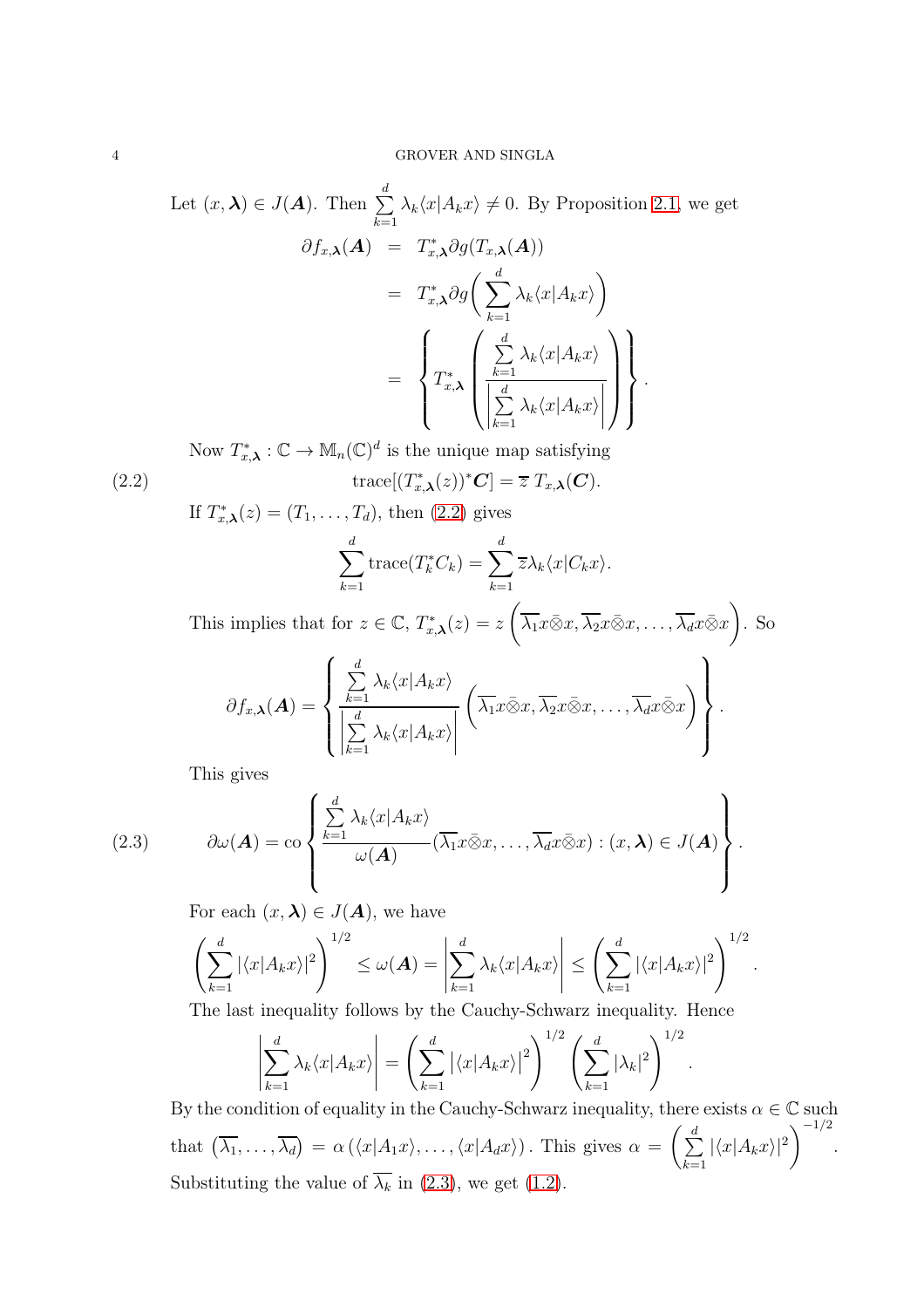(b) This follows as an application of  $(1.1)$  and  $(1.2)$ .

Using Theorem [1.1,](#page-1-0) we give the proof of Corollary [1.1.](#page-1-1) The idea is similar to [\[3,](#page-6-3) Theorem 2.6] and [\[6,](#page-6-4) Theorem 1].

*Proof of Corollary [1.1.](#page-1-1)* Without loss of generality, let  $A \neq 0$ . Let  $T_1 : \mathbb{C}^d \to \mathbb{M}_n(\mathbb{C})^d$  be the linear map defined as  $T_1(\lambda) = \lambda B$ . Let  $T_2$ :  $\mathbb{C}^d \to \mathbb{M}_n(\mathbb{C})^d$  be defined as the affine map  $L(\lambda) = T_1(\lambda) + A$  for all  $\lambda \in \mathbb{C}^d$ . It is easy to see that

<span id="page-4-1"></span> $\omega(\mathbf{A} + \lambda \mathbf{B}) \geq \omega(\mathbf{A})$  for all  $\boldsymbol{\lambda} \in \mathbb{C}^d$  if and only if  $\mathbf{0} \in \partial(\omega \circ T_2)(0, \dots, 0)$ .

By Proposition [2.1,](#page-2-3) we get

(2.4) 
$$
\omega(\mathbf{A} + \lambda \mathbf{B}) \ge \omega(\mathbf{A}) \text{ for all } \lambda \in \mathbb{C}^d \text{ if and only if } 0 \in T_1^* \partial \omega(\mathbf{A}).
$$

The map  $T_1^* : \mathbb{M}_n(\mathbb{C})^d \to \mathbb{C}^d$  is given by  $T_1^*(\mathbf{C}) = \left(\overline{\text{trace}(C_1^*B_1)}, \ldots, \overline{\text{trace}(C_d^*B_d)}\right)$  for all  $\mathbf{C} = (C_1, \ldots, C_d) \in \mathbb{M}_n(\mathbb{C})^d$ . Therefore

$$
T_1^* \partial \omega(\mathbf{A}) = \text{co}\left\{ \frac{1}{\omega(\mathbf{A})} \left( \overline{\langle x|B_1 x \rangle} \langle x|A_1 x \rangle, \dots, \overline{\langle x|B_d x \rangle} \langle x|A_d x \rangle \right) : \ \|x\| = 1,
$$
\n
$$
\omega(\mathbf{A}) = \left( \sum_{k=1}^d \left| \langle x|A_k x \rangle \right|^2 \right)^{1/2}.
$$
\n(2.5)

<span id="page-4-0"></span>The result follows by substituting  $(2.5)$  in  $(2.4)$ .

Let  $(X, \|\cdot\|)$  be a normed space. An element  $x \in X$  is said to be *(Birkhoff-James) orthogonal* to a subspace  $W$  in  $\|\cdot\|$  if

<span id="page-4-2"></span>
$$
(2.6) \t\t\t ||x+y|| \ge ||x|| \tfor all y \in W.
$$

If W is a one-dimensional subspace generated by z and  $(2.6)$  is satisfied, then we say that x is orthogonal to z. For  $(\mathbb{M}_n(\mathbb{C})^d, \omega(\cdot))$ , [\(1.3\)](#page-1-3) is equivalent to saying that **A** is orthogonal to the subspace  $\{\lambda B : \lambda \in \mathbb{C}^d\}$  in  $\omega(\cdot)$ . In the proof of Corollary [1.1,](#page-1-1) if we take  $T_1 : \mathbb{C} \to \mathcal{H}^d$ to be the linear map defined as  $T_1(\lambda) = \lambda \mathbf{B}$  and  $T_2 : \mathbb{C} \to \mathcal{H}^d$  to be the affine map  $T_2(\lambda) =$  $T_1(\lambda) + A$ , then we get the following characterization of orthogonality in  $(\mathbb{M}_n(\mathbb{C})^d, \omega(\cdot)).$ 

<span id="page-4-3"></span>**Theorem 2.1.** Let  $A = (A_1, \ldots, A_d), B = (B_1, \ldots, B_d) \in M_n(\mathbb{C})^d$ . Then A is orthogonal to **B** if and only if there exist h unit vectors  $x_1, \ldots, x_h \in \mathcal{H}$  with  $\omega(\mathbf{A}) = \Big(\sum_{i=1}^d A_i\mathbf{A}_i$  $k=1$  $\left| \langle x_i | A_k x_i \rangle \right|$  $_2\bigwedge^{1/2}$ for all  $1 \leq i \leq h$  and there exist h positive numbers  $t_1, \ldots, t_h > 0$  with  $t_1 + \cdots + t_h = 1$  such that  $\sum$ d  $k=1$  $\sum$ h  $i=1$  $t_i \langle x_i | A_k x_i \rangle \langle x_i | B_k x_i \rangle = 0.$ 

The joint operator norm of **A** is equal to sup  $\left\{ \left( \sum_{i=1}^{d} a_i \right)$  $_{k=1}$  $||A_kx||^2\bigg)^{1/2}$  $x \in \mathbb{C}^n, ||x|| = 1$ . For the joint operator norm, an analogous result to Theorem [2.1](#page-4-3) was proved in [\[3,](#page-6-3) Corollary 3.4. A bounded linear map  $T$  from a finite dimensional space  $X$  to a Banach space  $Y$  can

 $\Box$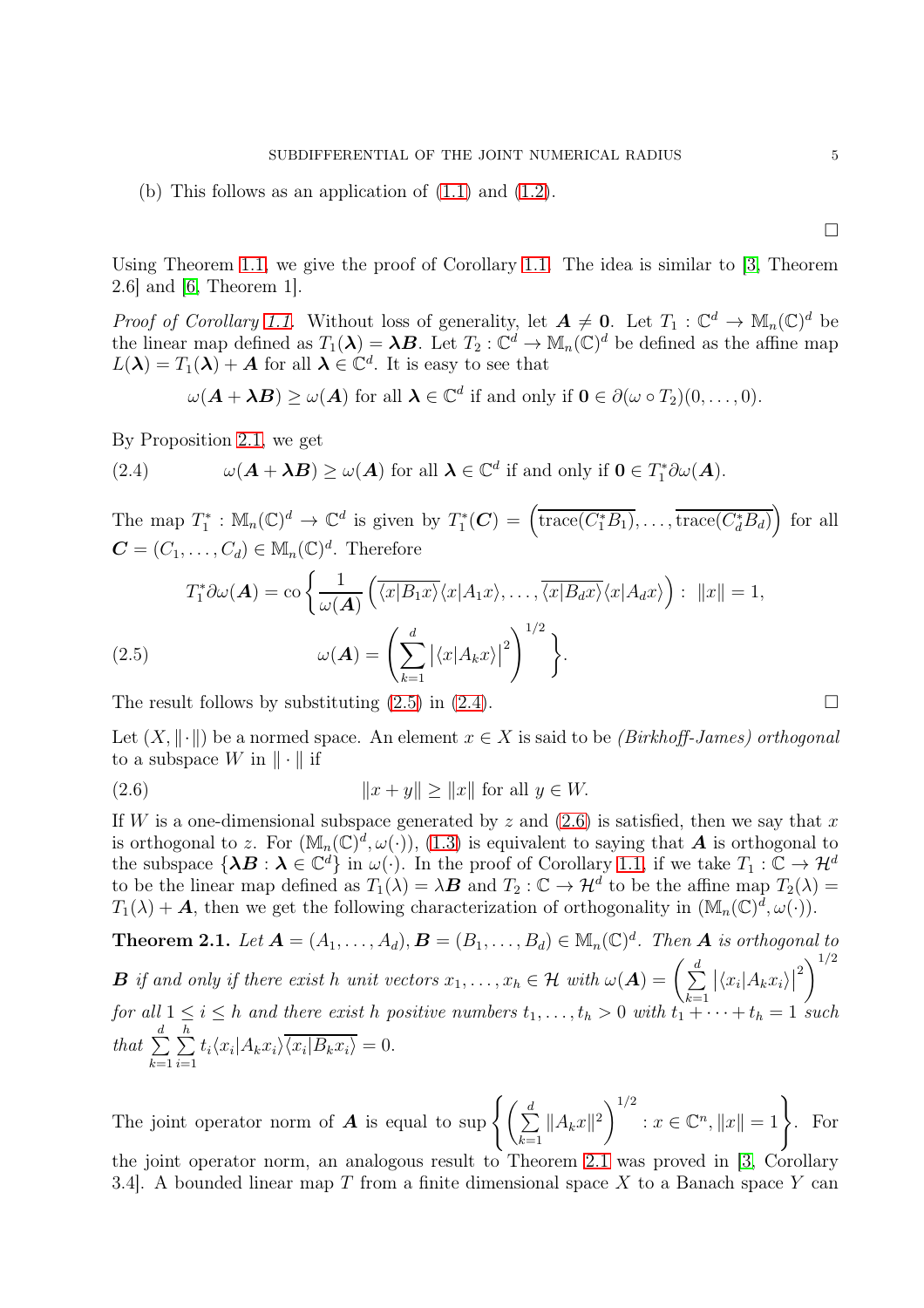### 6 GROVER AND SINGLA

be identified with the continuous function from the unit sphere  $S_X$  of X to Y, defined by  $\hat{T}(x) = T(x)$  for all  $x \in S_X$ . Let  $C(S_X, Y)$  denote the space of continuous functions from  $S_X$  to Y with the supremum norm  $\|\cdot\|_{\infty}$ . Then we have  $||T|| = ||T||_{\infty}$ . In particular, the space  $\mathbb{M}_n(\mathbb{C})^d$  equipped with the joint operator norm is isometrically isomorphic to a closed subspace of  $C(S_{\mathbb{C}^n},(\mathbb{C}^n)^d)$ . In [\[14\]](#page-7-6), this identification was used to give an alternate proof of orthogonality to one dimensional subspaces in  $M_n(\mathbb{C})$  given in [\[2,](#page-6-5) Theorem 1]. We use this identification to prove the following result for the joint operator norm, analogous to Corollary [1.1.](#page-1-1)

<span id="page-5-2"></span>**Theorem 2.2.** Let  $A, B \in M_n(\mathbb{C})^d$ . Then

(2.7)  $\|A + \lambda B\| \ge \|A\|$  for all  $\lambda \in \mathbb{C}^d$ 

if and only if there exist h unit vectors  $x_1, \ldots, x_h \in \mathbb{C}^n$  with  $||Ax_i|| = ||A||$  for all  $1 \leq$  $i \leq h$  and there exist h positive numbers  $t_1, \ldots, t_h > 0$  with  $t_1 + \cdots + t_h = 1$  such that  $\sum$ h  $i=1$  $t_i \langle A_k x_i | B_k x_i \rangle = 0$  for all  $1 \leq k \leq d$ . Moreover, we have  $1 \leq h \leq 2d+1$ .

*Proof.* If  $A \in \mathbb{C}^d$ , then the theorem holds trivially and  $A = 0$  if it satisfies any of the conditions stated. So, without loss of generality,  $\mathbf{A} \notin \mathbb{C}^d\mathbf{B}$ . By [\[15,](#page-7-7) Theorem 1.6, p. 201],  $\mathbf{A}$ is orthogonal to  $\mathbb{C}^d$ **B** if and only if there exist h functionals  $f_1, f_2, \ldots, f_h \in ((\mathbb{C}^n)^d)^*$  of unit norm with  $1 \leq h \leq 2d+1$ , h unit vectors  $x_1, \ldots, x_h \in \mathbb{C}^n$  and  $t_1, \ldots, t_h > 0$  with  $\sum^h$  $i=1$  $t_i=1$ such that

<span id="page-5-0"></span>(2.8) 
$$
f_i(\mathbf{A}x_i) = ||\mathbf{A}|| \text{ for all } 1 \leq i \leq h
$$

and

<span id="page-5-1"></span>(2.9) 
$$
\sum_{i=1}^{n} t_i f_i(\lambda \mathbf{B} x_i) = 0 \text{ for all } \lambda \in \mathbb{C}^d.
$$

By the Riesz Representation Theorem, there exist unit vectors  $y_1, \ldots, y_h \in \mathcal{H}$  such that for  $1 \leq i \leq h$ ,  $f_i(x) = \langle y_i | x \rangle$  for all  $x \in \mathcal{H}$ . So [\(2.8\)](#page-5-0) is equivalent to the condition  $\langle y_i | Ax_i \rangle =$  $\|\vec{A}\|$ . By the condition of equality in the Cauchy-Schwarz inequality, this is equivalent to  $y_i =$ 1  $\frac{1}{\|A\|}Ax_i$ . So  $\|Ax_i\| = \|A\|$ . Thus [\(2.9\)](#page-5-1) is equivalent to  $\sum_{i=1}^h$  $i=1$  $t_i \langle Ax_i | \lambda Bx_i \rangle = 0$  for all  $\boldsymbol{\lambda} \in \mathbb{C}^d$ , that is, for  $1 \leq k \leq d$ ,  $\sum$ h  $i=1$  $t_i \langle A_k x_i | B_k x_i \rangle = 0.$ 

Let  $\mathcal{H}, \mathcal{K}$  be Hilbert spaces. Let  $\mathscr{B}(\mathcal{H}, \mathcal{K})$  be the space of bounded operators from  $\mathcal{H}$  to  $\mathcal{K}$ . The notation  $\mathscr{B}(H)$  stands for  $\mathscr{B}(H, H)$ . In Theorem 2.8 of [\[11\]](#page-7-3), the following characterization is obtained. Let  $A \in \mathcal{B}(\mathcal{H})$  be such that  $||A|| = 1$ , the set  $\{x \in \mathcal{H} : ||Ax|| = ||A||\}$  is the unit ball of a finite dimensional subspace  $\mathcal{H}_1$  of  $\mathcal{H}$  and  $\|A\|_{\mathcal{H}_1^\perp} < \|A\|$ . Then for any subspace W of  $\mathscr{B}(H)$ , A is orthogonal to W if and only if there exist unit vectors  $x_1, \ldots, x_h \in \mathcal{H}_1$ with  $||Ax_i|| = ||A||$  for all  $1 \leq i \leq h$  and there exist  $t_1, \ldots, t_h > 0$  with  $\sum$ h  $i=1$  $t_i = 1$  such that  $\sum$ h  $i=1$  $t_i \langle Ax_i| Bx_i \rangle = 0$  for all  $B \in \mathcal{W}$ . Along the lines of the proof of Theorem [2.2](#page-5-2) above, we get the following generalization of this.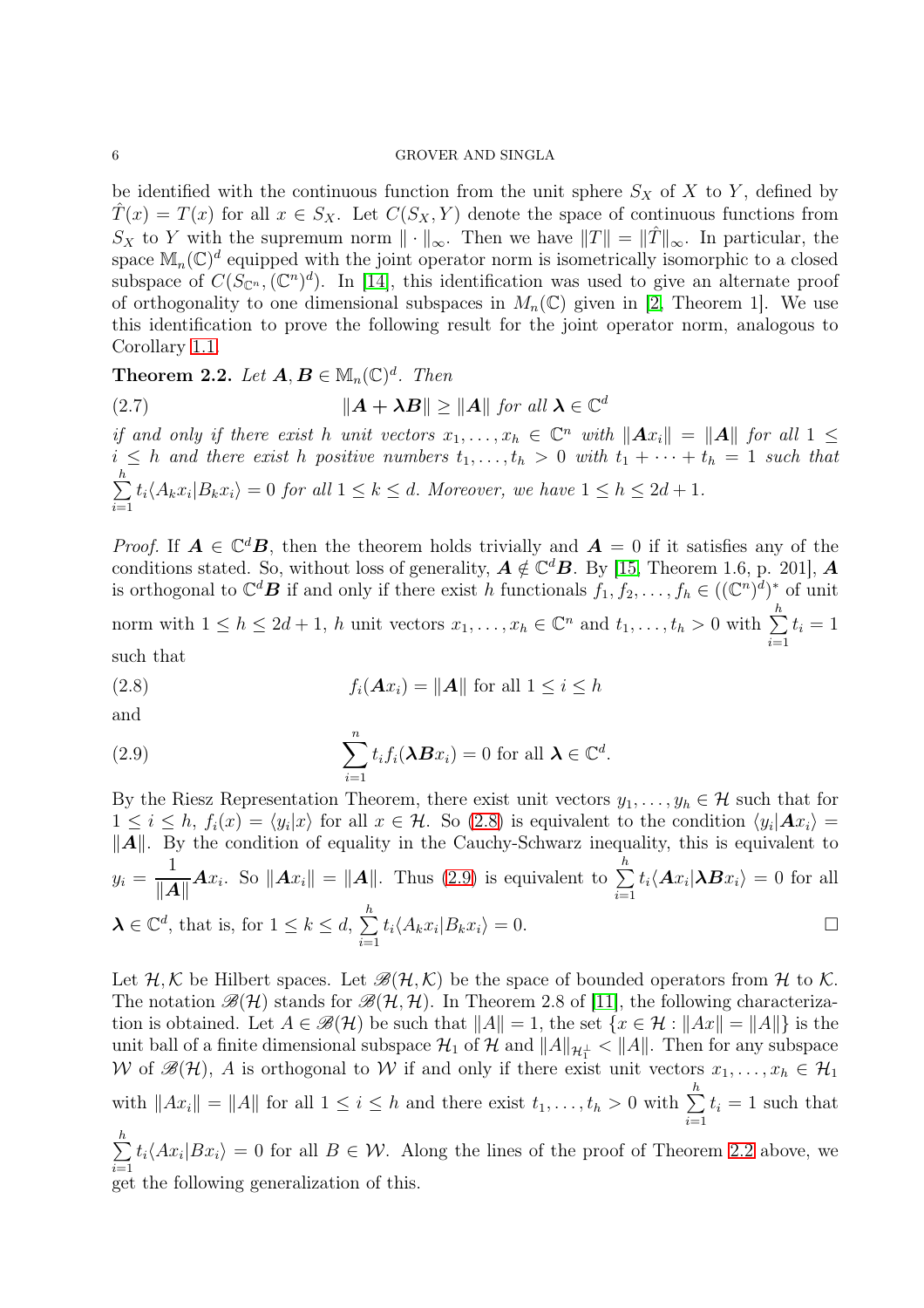<span id="page-6-6"></span>**Theorem 2.3.** Let  $A \in \mathcal{B}(\mathcal{H}, \mathcal{K})$  be such that the set  $\{x \in \mathcal{H} : \|Ax\| = \|A\|\}$  is the unit ball of a finite dimensional subspace  $\mathcal{H}_1$  of  $\mathcal{H}$  and  $||A||_{\mathcal{H}_1^{\perp}} < ||A||$ . Then for any subspace W of  $\mathscr{B}(\mathcal{H},\mathcal{K})$ , A is orthogonal to W if and only if there exist unit vectors  $x_1,\ldots,x_h\in\mathcal{H}_1$ with  $||Ax_i|| = ||A||$  for all  $1 \leq i \leq h$  and there exist  $t_1, \ldots, t_h > 0$  with  $\sum$ h  $i=1$  $t_i = 1$  such that  $\sum$ h  $i=1$  $t_i \langle Ax_i| Bx_i\rangle = 0$  for all  $B \in \mathcal{W}$ . Moreover,  $1 \leq h \leq 2 \dim(\mathcal{W}) + 1$ .

Since the vectors  $x_1, \ldots, x_h$  can be chosen to be linearly independent,  $\dim(\mathcal{H})$  is also a bound on h. Theorem 1 of [\[6\]](#page-6-4) and Theorem 8.4 of [\[20\]](#page-7-8) are special cases of Theorem [2.3.](#page-6-6) In both the papers, the bound on h was shown to be  $dim(\mathcal{H})$  and we have been able to find a better bound on h. A generalization of the above theorem without any condition on A can be found in [\[16,](#page-7-9) Theorem 1.3]. When  $W$  is a one dimensional subspace, a characterization of orthogonality was first proved in [\[10,](#page-7-10) Lemma 2.2]. It was motivated by the proof of [\[4,](#page-6-7) Lemma 9.14]. An alternate proof of this can be found in [\[2,](#page-6-5) Remark 3.1]. For a detailed survey on orthogonality to subspaces and its applications, see [\[7,](#page-7-11) [8\]](#page-7-12) and the references therein.

## 3. Remarks

<span id="page-6-1"></span>**Remark 1.** Let X be a reflexive Banach space and Y be a Banach space. Let  $\mathcal{K}(X, Y)$ be the space of compact operators from X to Y with the operator norm. For  $x \in X$  and a subspace W of X, let  $dist(x, W) = inf{||x - w|| : w \in W}$ . Theorem [2.2](#page-5-2) also holds for  $A \in \mathscr{B}(X, Y)$  such that  $dist(A, \mathscr{K}(X, Y)) < ||A||$ . This can be seen from [\[19,](#page-7-13) Lemma 3.1] and the proof of Corollary [1.1.](#page-1-1) An expression for the subdifferential set of the norm function in  $\mathcal{B}(X, Y)$  for a reflexive Banach space X was also obtained in [\[19,](#page-7-13) Theorem 3.2].

Remark 2. Birkhoff-James orthogonality is closely related to the notion of norm parallelism. In a normed space, an element x is said to be *norm parallel* to another element y if there exists  $\lambda \in \mathbb{C}$  such that  $|\lambda| = 1$  and  $||x + \lambda y|| = ||x|| + ||y||$ . Let  $\mathbf{A}, \mathbf{B} \in M_n(\mathbb{C})^d$ . Then by [\[13,](#page-7-14) Theorem 2.4] and Theorem [2.1,](#page-4-3) we get that  $\vec{A}$  is norm parallel to  $\vec{B}$  in the joint numerical radius if and only if there exists a unit vector  $x \in \mathbb{C}^n$  such that  $\left|\sum_{k=1}^d \overline{\langle x|B_kx\rangle}\langle x|A_kx\rangle\right|$  $\omega(A)\omega(B)$ . The same characterization also holds for  $A, B \in \mathscr{B}(\mathcal{H}, \mathcal{H}^d)$  for a Hilbert space  $H$ . The proof can be done along the lines of the proof of [\[12,](#page-7-15) Theroem 2.2].

## **REFERENCES**

- <span id="page-6-2"></span>[1] H. Baklouti, K. Feki, On joint spectral radius of commuting operators in Hilbert spaces, Linear Algebra Appl. 557 (2018) 455-463.
- <span id="page-6-5"></span>[2] R. Bhatia, P. Šemrl, Orthogonality of matrices and some distance problems, Linear Algebra Appl. 287 (1999), 77–85.
- <span id="page-6-3"></span>[3] T. Bhattacharyya, P. Grover, Characterization of Birkhoff-James orthogonality, J. Math. Anal. Appl. 407 (2013), 350–358.
- <span id="page-6-7"></span>[4] K. R. Davidson, Nest algebras, Triangular forms for operator algebras on Hilbert space, Pitman Research Notes in Mathematics Series, 191, New York, 1988.
- <span id="page-6-4"></span><span id="page-6-0"></span>[5] P. Grover, Orthogonality of matrices in the Ky Fan k-norms, Linear Multilinear Algebra 65 (2017), 496–509.
- [6] P. Grover, Orthogonality to matrix subspaces, and a distance formula, Linear Algebra Appl. 445 (2014), 280–288.